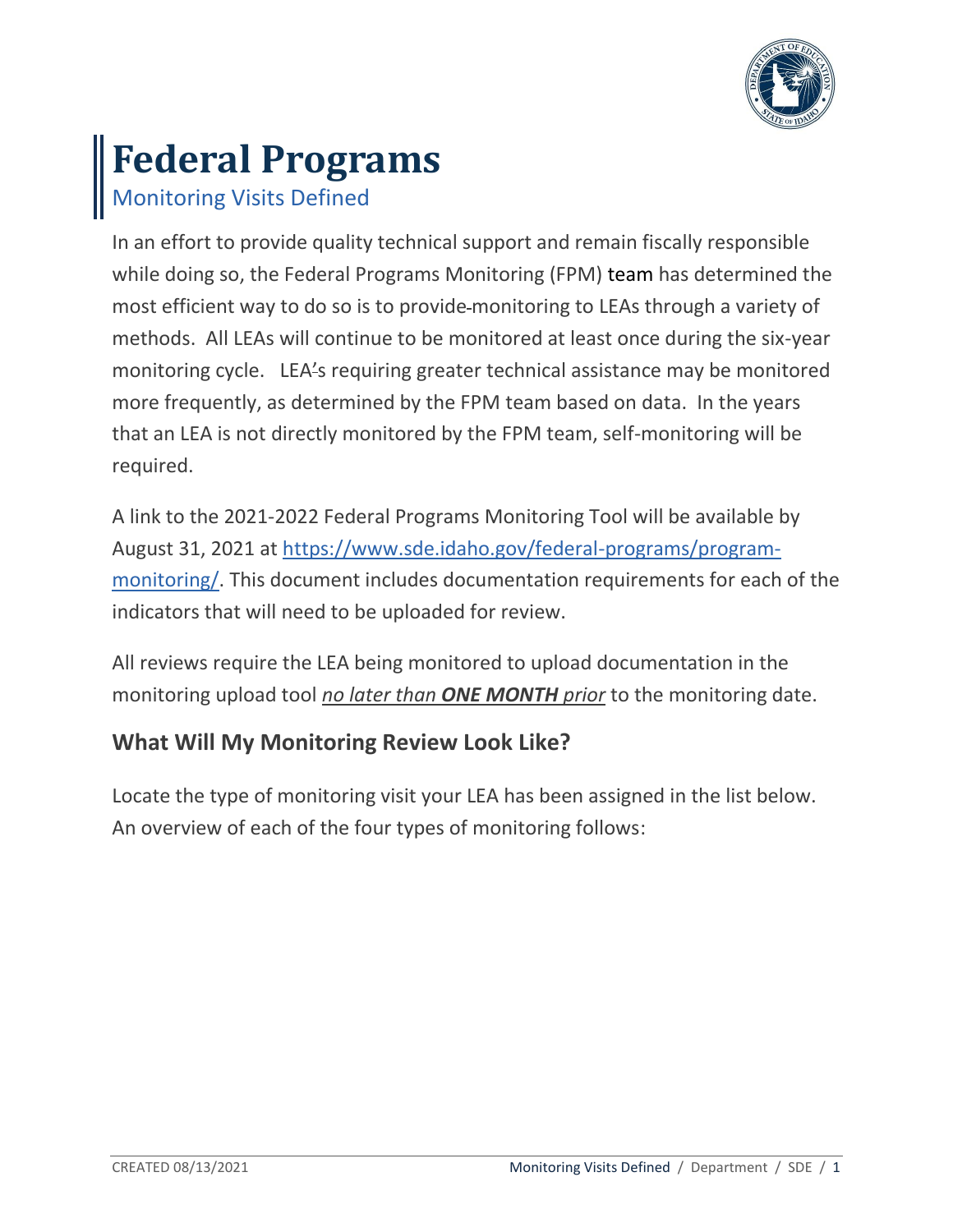### **DESK REVIEW:**

Two, or more FPM reviewers will be assigned to your review. After the LEA has completed uploading required documents, the assigned reviewers will determine if the documentation meets the requirements of satisfying each indicator on the monitoring tool. In the month prior to the monitoring date you may be contacted by a reviewer for more clarification/additional documentation. Typically, a desk review does not include interaction between the FPM team and stakeholders (such as students, parents, teachers, principals, etc.) through interviews. However, there may be exceptions. You will be notified by an FPM team member if it is determined that an interview will be helpful in conducting the review. At the end of the assigned review date, the review team will present the Final Report to the LEA via email, over the telephone, or through a virtual platform. At that point, an SDE Status Report will be generated by the Federal Programs team. The LEA will complete an action plan for any findings and submit it to the SDE. When all indicators have been satisfied, the LEA FPM visit is closed and the final SDE Status Report is emailed to the LEA.

#### **HYBRID REVIEW:**

Similar to the DESK REVIEW, a hybrid review requires the LEA to upload all documentation one month prior to the review date. Hybrid monitoring includes an entrance conference, interviews with identified stake holders, and an exit conference through virtual meetings. In a few instances we may ask for a classroom "visit" to be included through virtual means, as well. You will be notified by an FPM team member if it is determined that a classroom visit will be helpful for your review. At the end of the assigned review date, the review team will present the Final Report to the LEA through a virtual platform. At that point, an SDE Status Report will be generated by the Federal Programs team. The LEA will complete an action plan for any findings and submit it to the SDE. When all indicators have been satisfied, the LEA FPM visit is closed and the final SDE Status Report is emailed to the LEA.